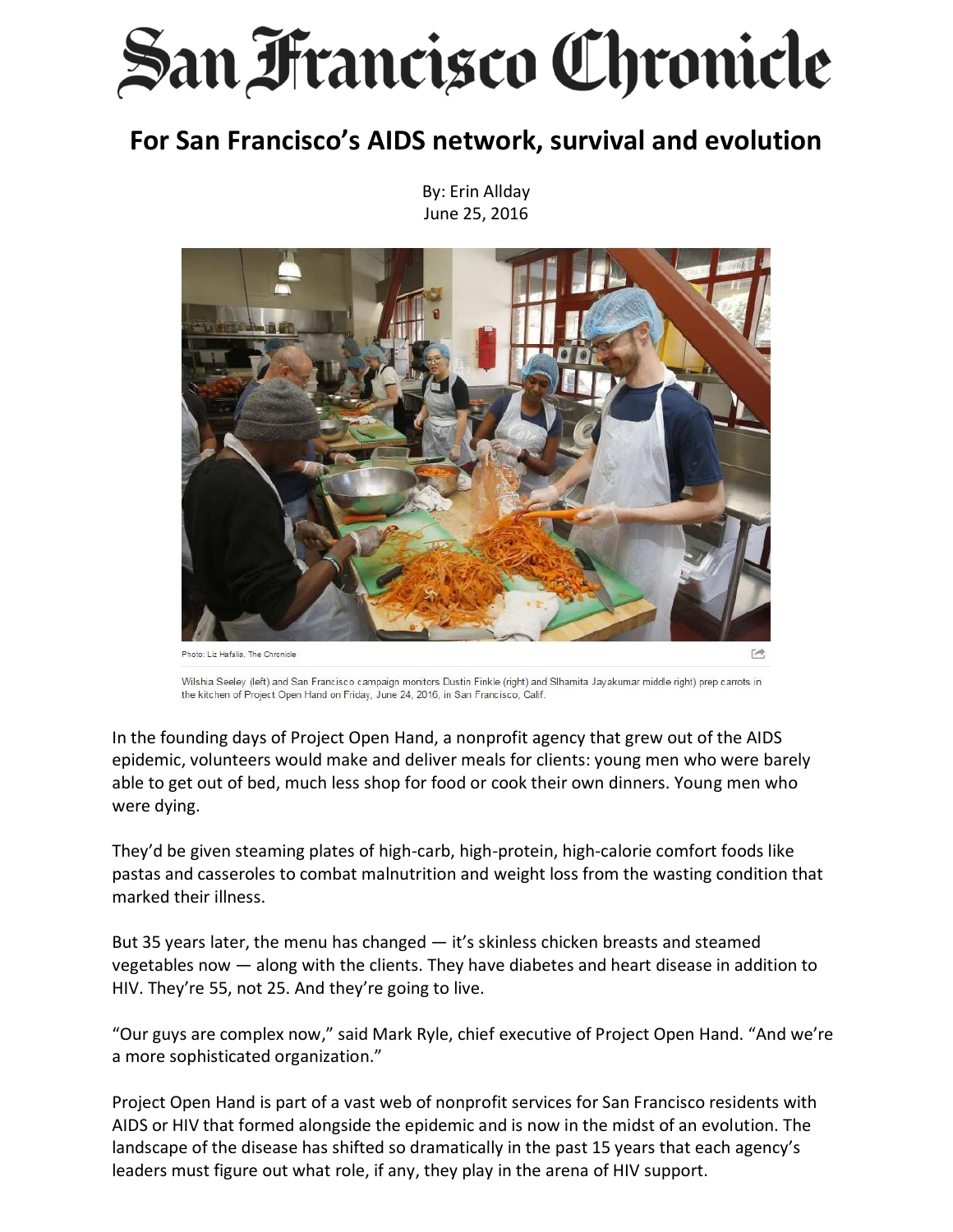About 16,000 people are living with HIV in San Francisco, and for many, their health and wellbeing depend on the survival of these agencies. But the population and its needs have changed. A disease that once was largely considered a death sentence is now a chronic and treatable condition. People with HIV are older — in San Francisco, more than half are at least 50 — and they need financial help, mental health services and care for medical issues beyond HIV.

Meanwhile, funds for HIV and AIDS are drying up. In San Francisco, federal funding has been cut in half since the peak years in the 1990s, to less than \$20 million annually. The city has always supplemented that federal money, but the drop is still concerning. And many agencies report that they're losing donors to more urgent or popular charitable causes.

In response, some nonprofits have disappeared. Many have expanded services to better match the changing needs of their HIV clients or to reach new groups — patients with cancer, heart disease or diabetes, for example. Some nonprofits are merging to conserve resources.

"The AIDS epidemic is changing. And we should be changing with it," said Barbara Garcia, head of San Francisco's Department of Public Health, which funds roughly 100 HIV/AIDS nonprofits. Those changes, she said, aren't always easy, and may mean some agencies need to shut down.

A form of "organizational Darwinism" is under way, said Craig Miller, the founder of AIDS Walk, which raises money for HIV groups. "The process isn't necessarily any prettier than it is in the animal kingdom, but it's necessary," he said.



Photo: Liz Hafalia, The Chronicle

 $\rightarrow$ 

Basil as well as other herbs grown in hydroponic systems at Project Open Hand are used in their meals on Friday, June 24, 2016, in San Francisco, Calif.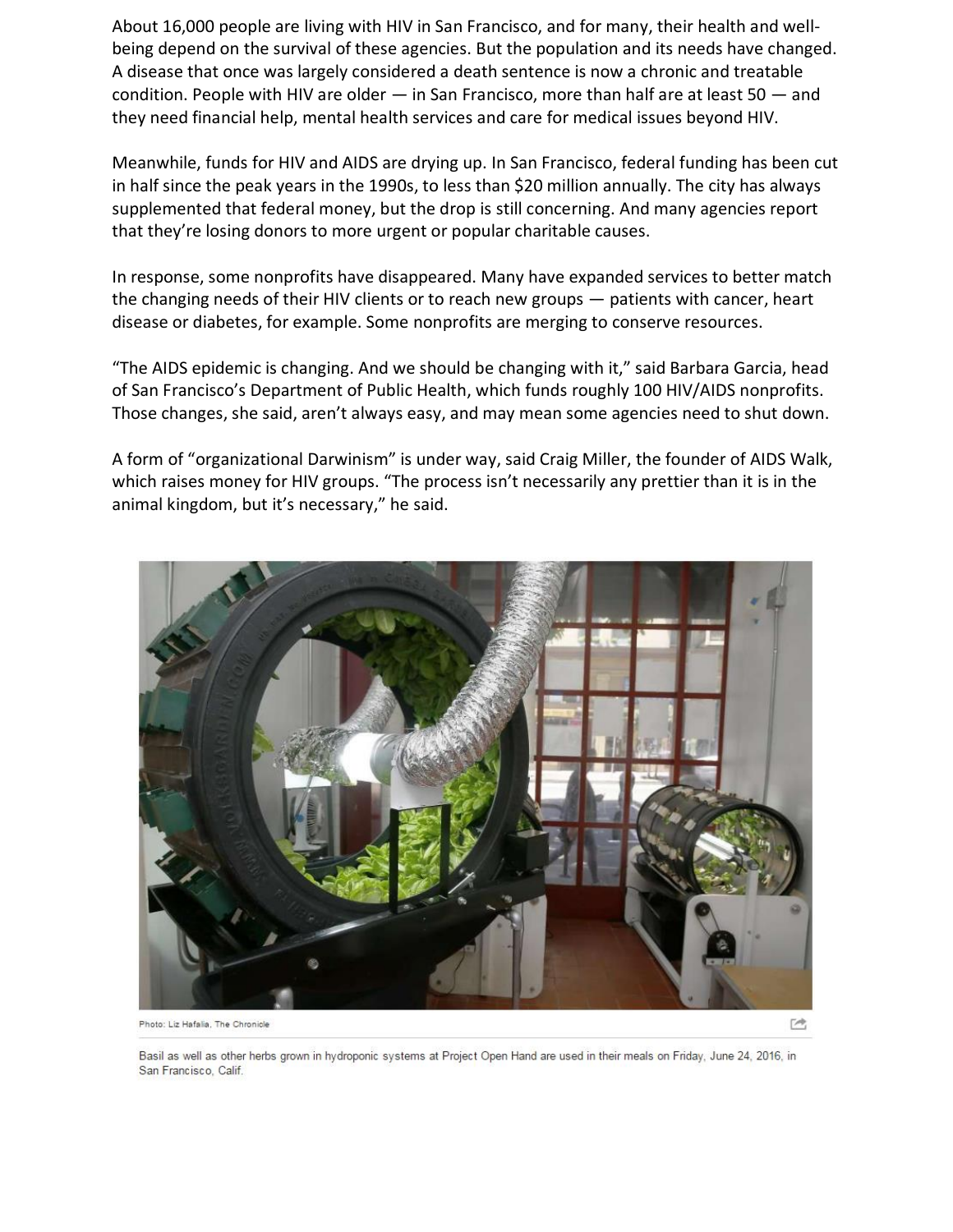## **'Double-edged sword'**

Last week, Positive Resource Center – one of San Francisco's oldest AIDS agencies, which provides benefits and employment counseling to people with HIV — announced plans to merge with Baker Places and AIDS Emergency Fund. Baker Places is a 52-year-old agency that provides housing and treatment services for people with substance abuse and mental health issues, and AIDS Emergency Fund offers grants of up to \$1,000 for people with HIV.

Leaders of the agencies said the merger will give clients better access to long-term care, while keeping the nonprofits solvent.

"Many organizations are asking themselves, 'How am I going to survive on just HIV?'" said Brett Andrews, executive director of Positive Resource Center. "It's almost a double-edged sword. We are excited people are living longer, but we may have lost the political will to keep these organizations going."

Sandra Nathan was hired as executive director of AIDS Emergency Fund last year specifically to help the agency plot a path for survival. Its client base has fallen dramatically since the peak years of the epidemic in the mid-1990s, from roughly 3,000 to 1,700 last year.

But it's tough to let go of an agency so deeply rooted in the response to the crisis. The AIDS Emergency Fund was built by men in the gay community, and their friends and families, who raised money for emergency grants to help AIDS patients pay phone bills, rent, groceries and other expenses that could throw an already chaotic life into financial ruin.



Volunteer shoppers Greg Karabeinikoff (left) and Richard Melnick get listed items for clients at the grocery center at Project Open Hand on Friday, June 24, 2016, in San Francisco, Calif.

"We've always occupied a unique niche," Nathan said. "The best we can do now is to combine our programs with a larger nonprofit organization."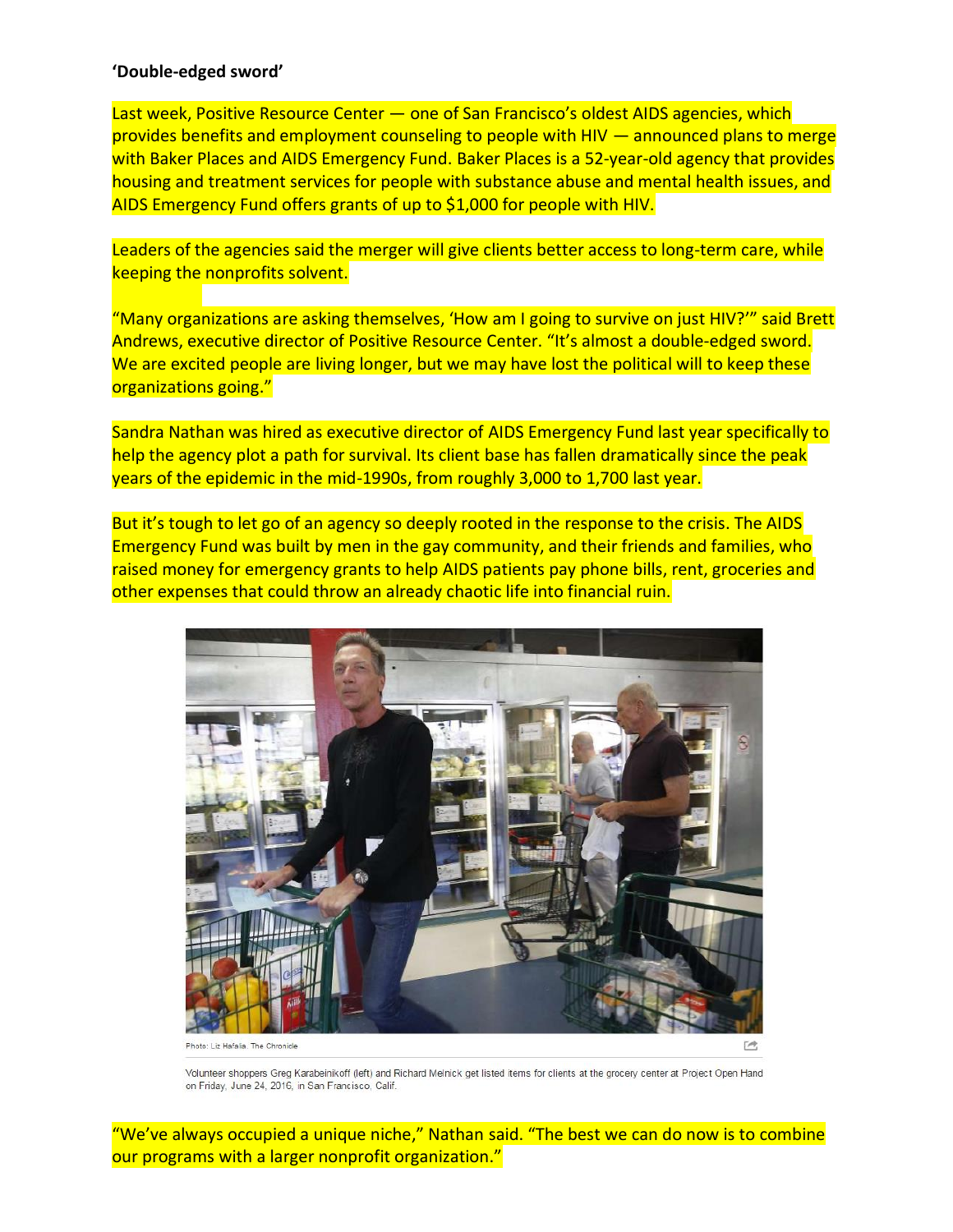The shift in services at HIV agencies started not long after the first antiretroviral drugs to treat the virus arrived in the late 1990s. But it's been a prolonged shakeup, and one that continues to rattle the city's nonprofit infrastructure, often referred to as the "San Francisco model."

In recent years, as HIV service providers have become more aware of the needs of aging, longterm survivors, many of whom never expected to live this long. Groups like Shanti Project, which provides peer support, have expanded their services.

Two years ago, Shanti incorporated a program called Honoring Our Experience, which holds weekend retreats and dances for survivors. In November, Shanti merged with a group called PAWS — for Pets Are Wonderful Support — that opened in the mid-1980s and seemed like a good fit for Shanti's older clients, many of whom rely on pets to fend off isolation.

"We actually went from Shanti helping people die well to Shanti helping people live well," said Executive Director Kaushik Roy.



David Warnecke (right) pets Rocco (middle) as they wait for food at the grocery center and kitchen at Project Open Hand on Friday, June 24, 2016, in San Francisco, Calif. Owner of Rocco (left) accepts photo but does not want to be identified.

Even more fundamental was the decision to take on clients who did not have HIV. Shanti started a program for people with breast cancer in 2001, and later expanded it to women with all kinds of cancer. Two years ago, the agency added a program for people with hepatitis C. Now, only about two-thirds of Shanti's clients have HIV.

Roy and other nonprofit leaders said that even as they've reached out to non-HIV clients, they remain HIV-centered. But the shifts in services can be difficult — for clients, volunteers and the community at large. Long-term survivors complain of feeling left behind as agencies move on to other types of clients.

The San Francisco AIDS Foundation, the city's largest and oldest HIV-focused agency, took criticism for merging with the Magnet health clinic in the Castro eight years ago and Stop AIDS Project in 2012.